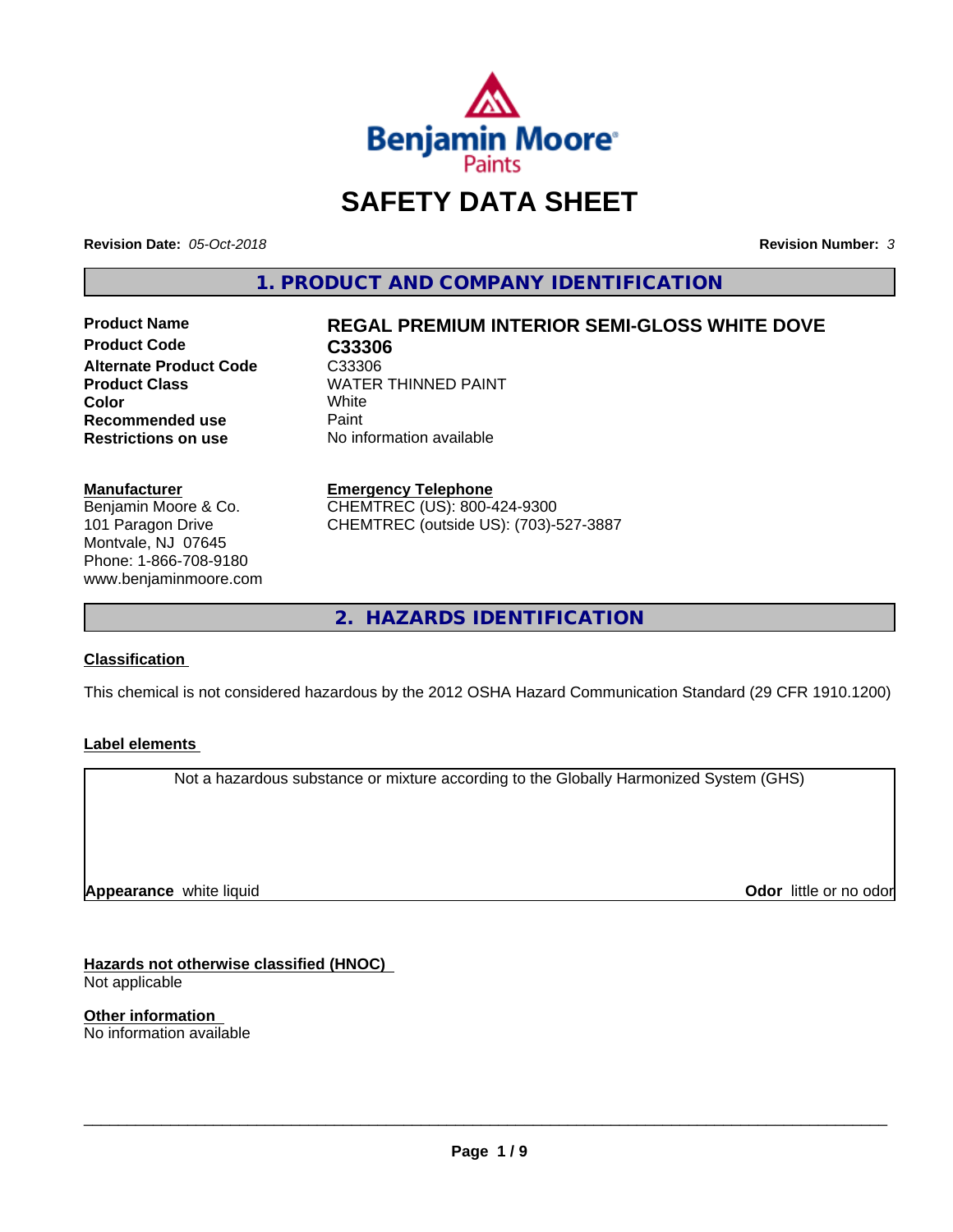# **3. COMPOSITION INFORMATION ON COMPONENTS**

| <b>Chemical name</b>            | <b>CAS No.</b> | Weight-% |
|---------------------------------|----------------|----------|
| Titanium dioxide                | 13463-67-7     |          |
| Propylene glycol                | 57-55-6        |          |
| Silica, amorphous               | 7631-86-9      |          |
| Sodium C14-C16 olefin sulfonate | 68439-57-6     | U.5      |

|                                                  | 4. FIRST AID MEASURES                                                                                    |
|--------------------------------------------------|----------------------------------------------------------------------------------------------------------|
| <b>General Advice</b>                            | No hazards which require special first aid measures.                                                     |
| <b>Eye Contact</b>                               | Rinse thoroughly with plenty of water for at least 15 minutes and consult a<br>physician.                |
| <b>Skin Contact</b>                              | Wash off immediately with soap and plenty of water while removing all<br>contaminated clothes and shoes. |
| <b>Inhalation</b>                                | Move to fresh air. If symptoms persist, call a physician.                                                |
| Ingestion                                        | Clean mouth with water and afterwards drink plenty of water. Consult a physician<br>if necessary.        |
| <b>Most Important</b><br><b>Symptoms/Effects</b> | None known.                                                                                              |
| <b>Notes To Physician</b>                        | Treat symptomatically.                                                                                   |

**5. FIRE-FIGHTING MEASURES**

| Use extinguishing measures that are appropriate to local<br><b>Suitable Extinguishing Media</b><br>circumstances and the surrounding environment.                                                                      |  |
|------------------------------------------------------------------------------------------------------------------------------------------------------------------------------------------------------------------------|--|
| As in any fire, wear self-contained breathing apparatus<br><b>Protective Equipment And Precautions For</b><br>pressure-demand, MSHA/NIOSH (approved or equivalent)<br><b>Firefighters</b><br>and full protective gear. |  |
| Closed containers may rupture if exposed to fire or<br><b>Specific Hazards Arising From The Chemical</b><br>extreme heat.                                                                                              |  |
| <b>Sensitivity To Mechanical Impact</b><br>No.                                                                                                                                                                         |  |
| No.<br><b>Sensitivity To Static Discharge</b>                                                                                                                                                                          |  |
| <b>Flash Point Data</b><br>Not applicable<br>Flash Point (°F)<br>Not applicable<br>Flash Point (°C)<br>Not applicable<br><b>Method</b>                                                                                 |  |
| <b>Flammability Limits In Air</b>                                                                                                                                                                                      |  |
| Not applicable<br>Lower flammability limit:                                                                                                                                                                            |  |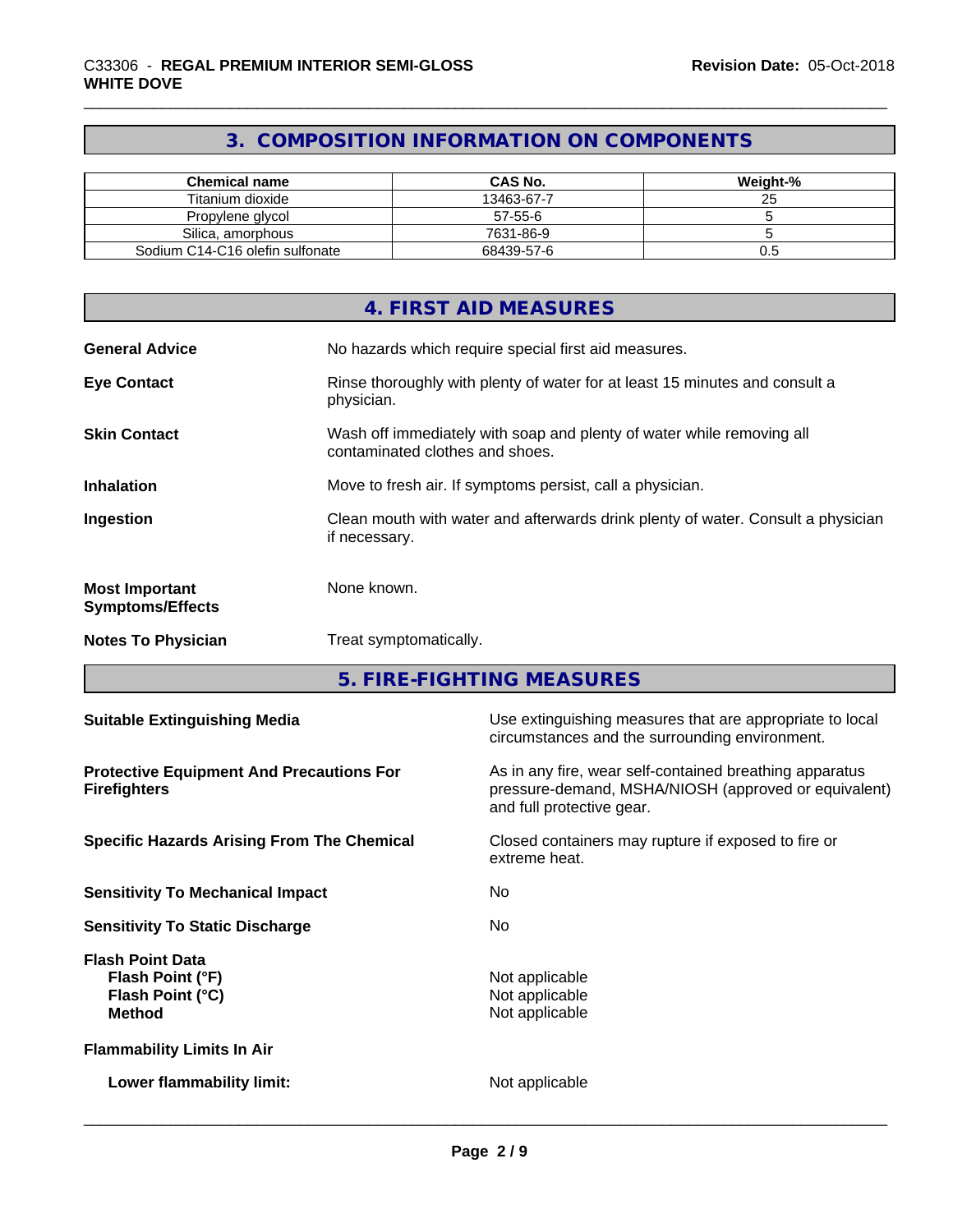|                     | <b>Upper flammability limit:</b> |                        | Not applicable        |                                |
|---------------------|----------------------------------|------------------------|-----------------------|--------------------------------|
| <b>NFPA</b>         | Health: 1                        | <b>Flammability: 0</b> | <b>Instability: 0</b> | <b>Special: Not Applicable</b> |
| <b>NIFRA LANAMA</b> |                                  |                        |                       |                                |

#### **NFPA Legend**

- 0 Not Hazardous
- 1 Slightly
- 2 Moderate
- 3 High
- 4 Severe

*The ratings assigned are only suggested ratings, the contractor/employer has ultimate responsibilities for NFPA ratings where this system is used.*

*Additional information regarding the NFPA rating system is available from the National Fire Protection Agency (NFPA) at www.nfpa.org.*

#### **6. ACCIDENTAL RELEASE MEASURES**

| <b>Personal Precautions</b>      | Avoid contact with skin, eyes and clothing. Ensure adequate ventilation.                                                                                                         |  |
|----------------------------------|----------------------------------------------------------------------------------------------------------------------------------------------------------------------------------|--|
| <b>Other Information</b>         | Prevent further leakage or spillage if safe to do so.                                                                                                                            |  |
| <b>Environmental precautions</b> | See Section 12 for additional Ecological Information.                                                                                                                            |  |
| <b>Methods for Cleaning Up</b>   | Soak up with inert absorbent material. Sweep up and shovel into suitable<br>containers for disposal.                                                                             |  |
|                                  | 7. HANDLING AND STORAGE                                                                                                                                                          |  |
| Handling                         | Avoid contact with skin, eyes and clothing. Avoid breathing vapors, spray mists or<br>sanding dust. In case of insufficient ventilation, wear suitable respiratory<br>equipment. |  |
|                                  |                                                                                                                                                                                  |  |

**Storage** Keep container tightly closed. Keep out of the reach of children.

**Incompatible Materials** No information available

### **8. EXPOSURE CONTROLS/PERSONAL PROTECTION**

#### **Exposure Limits**

| <b>Chemical name</b> | <b>ACGIH TLV</b>       | OSHA PEL                |
|----------------------|------------------------|-------------------------|
| Titanium dioxide     | · TWA<br>10 mg/m $3 -$ | ∙ TWA<br>15 mg/m $^3$ - |
| Silica, amorphous    | N/E                    | TWA<br>20 mppcf - 1     |

#### **Legend**

ACGIH - American Conference of Governmental Industrial Hygienists Exposure Limits OSHA - Occupational Safety & Health Administration Exposure Limits N/E - Not Established

**Engineering Measures** Ensure adequate ventilation, especially in confined areas.

 $\overline{\phantom{a}}$  ,  $\overline{\phantom{a}}$  ,  $\overline{\phantom{a}}$  ,  $\overline{\phantom{a}}$  ,  $\overline{\phantom{a}}$  ,  $\overline{\phantom{a}}$  ,  $\overline{\phantom{a}}$  ,  $\overline{\phantom{a}}$  ,  $\overline{\phantom{a}}$  ,  $\overline{\phantom{a}}$  ,  $\overline{\phantom{a}}$  ,  $\overline{\phantom{a}}$  ,  $\overline{\phantom{a}}$  ,  $\overline{\phantom{a}}$  ,  $\overline{\phantom{a}}$  ,  $\overline{\phantom{a}}$ 

#### **Personal Protective Equipment**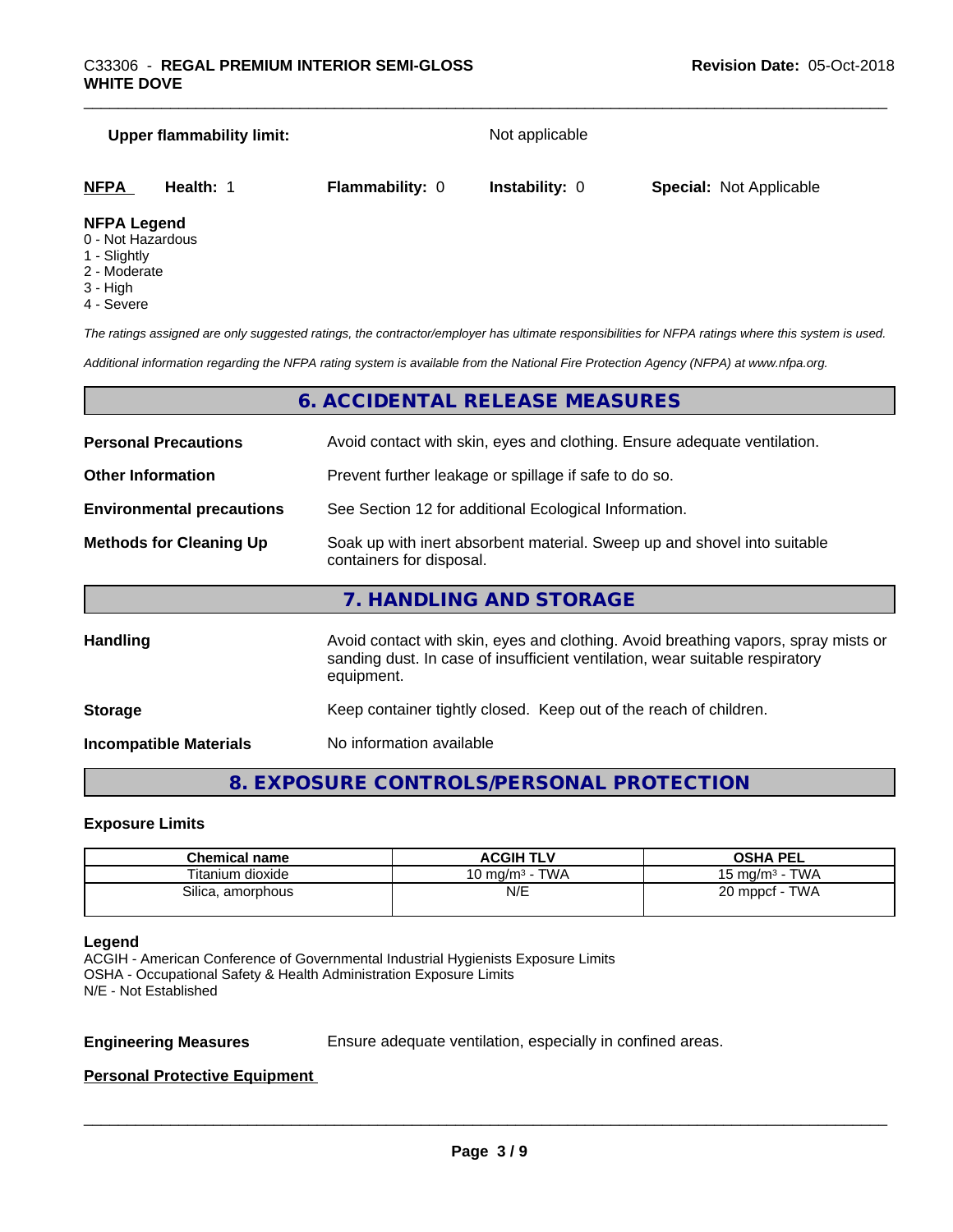| <b>Eye/Face Protection</b>    | Safety glasses with side-shields.                                        |
|-------------------------------|--------------------------------------------------------------------------|
| <b>Skin Protection</b>        | Protective gloves and impervious clothing.                               |
| <b>Respiratory Protection</b> | In case of insufficient ventilation wear suitable respiratory equipment. |
| <b>Hygiene Measures</b>       | Avoid contact with skin, eyes and clothing. Remove and wash contaminated |

#### **9. PHYSICAL AND CHEMICAL PROPERTIES**

clothing before re-use. Wash thoroughly after handling.

**Appearance** white liquid **Odor** little or no odor **Odor Threshold No information available No information available Density (Ibs/gal)** 10.6 - 10.9 **Specific Gravity** 1.27 - 1.31 **pH** No information available **Viscosity (cps)** No information available **Solubility(ies)** No information available **Water solubility Water solubility Water solubility Water solubility Water solubility Water solution Evaporation Rate No information available No information available Vapor pressure @20 °C (kPa)** No information available **Vapor density No information available Wt. % Solids** 45 - 55 **Vol. % Solids** 30 - 40 **Wt. % Volatiles** 45 - 55 **Vol. % Volatiles** 60 - 70 **VOC Regulatory Limit (g/L)** < 100 **Boiling Point (°F)** 212 **Boiling Point (°C)** 100 **Freezing Point (°F)** 32 **Freezing Point (°C)** 0 **Flash Point (°F)** Not applicable **Flash Point (°C)** Not applicable **Method** Not applicable **Flammability (solid, gas)** Not applicable **Upper flammability limit:** Not applicable **Lower flammability limit:** Not applicable **Autoignition Temperature (°F)** No information available **Autoignition Temperature (°C)** No information available **Decomposition Temperature (°F)** No information available **Decomposition Temperature (°C)** No information available<br> **Partition coefficient Partition available** 

**No information available** 

#### **10. STABILITY AND REACTIVITY**

| <b>Reactivity</b>             | Not Applicable                           |
|-------------------------------|------------------------------------------|
| <b>Chemical Stability</b>     | Stable under normal conditions.          |
| <b>Conditions to avoid</b>    | Prevent from freezing.                   |
| <b>Incompatible Materials</b> | No materials to be especially mentioned. |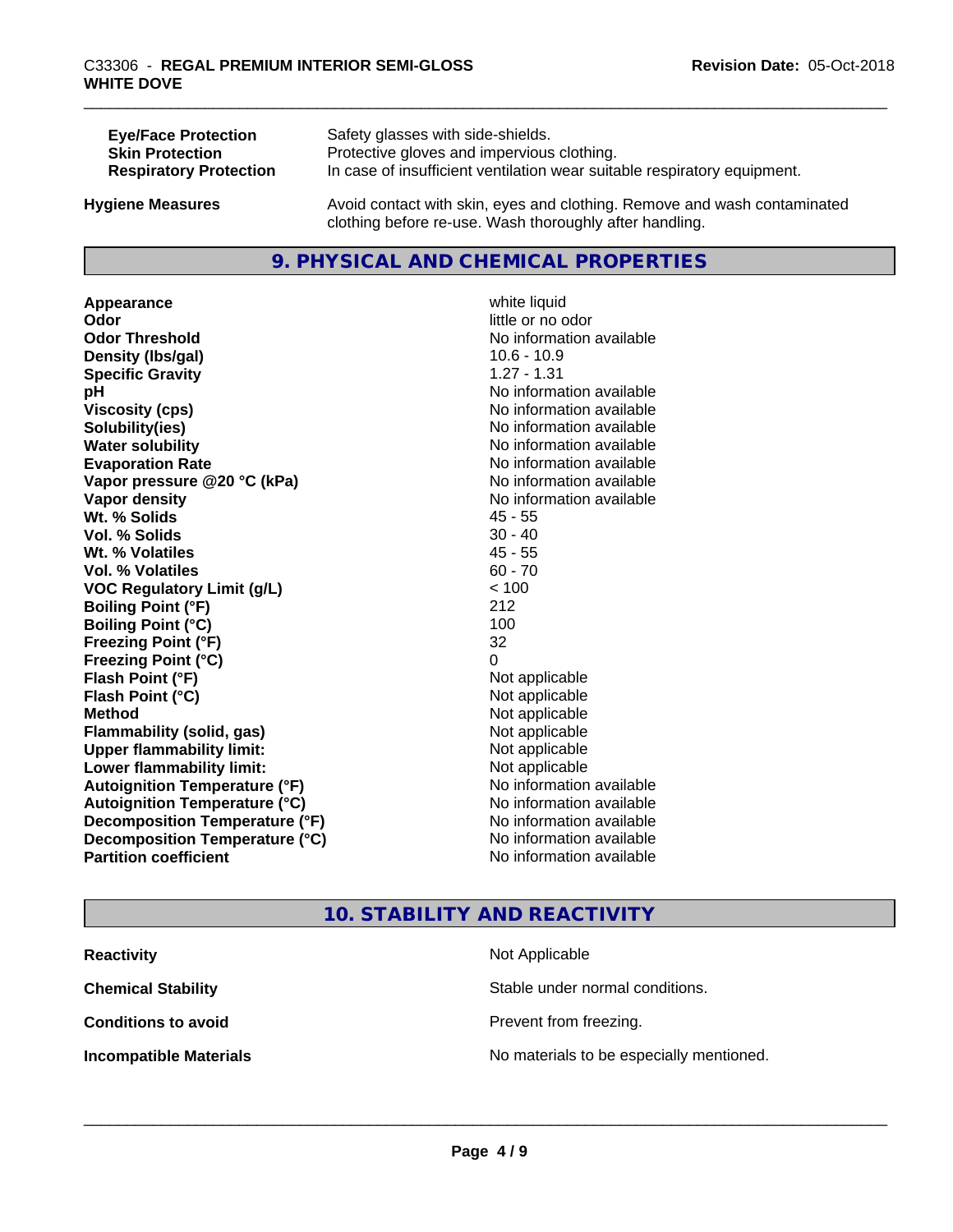| <b>Hazardous Decomposition Products</b>                                                                                                                                                                                                                                                                                                            | None under normal use.                                                                                                                                                                                                                                                                                                                                                                                                                                                                                                                               |
|----------------------------------------------------------------------------------------------------------------------------------------------------------------------------------------------------------------------------------------------------------------------------------------------------------------------------------------------------|------------------------------------------------------------------------------------------------------------------------------------------------------------------------------------------------------------------------------------------------------------------------------------------------------------------------------------------------------------------------------------------------------------------------------------------------------------------------------------------------------------------------------------------------------|
| Possibility of hazardous reactions                                                                                                                                                                                                                                                                                                                 | None under normal conditions of use.                                                                                                                                                                                                                                                                                                                                                                                                                                                                                                                 |
|                                                                                                                                                                                                                                                                                                                                                    | 11. TOXICOLOGICAL INFORMATION                                                                                                                                                                                                                                                                                                                                                                                                                                                                                                                        |
| <b>Product Information</b>                                                                                                                                                                                                                                                                                                                         |                                                                                                                                                                                                                                                                                                                                                                                                                                                                                                                                                      |
| Information on likely routes of exposure                                                                                                                                                                                                                                                                                                           |                                                                                                                                                                                                                                                                                                                                                                                                                                                                                                                                                      |
| <b>Principal Routes of Exposure</b>                                                                                                                                                                                                                                                                                                                | Eye contact, skin contact and inhalation.                                                                                                                                                                                                                                                                                                                                                                                                                                                                                                            |
| <b>Acute Toxicity</b>                                                                                                                                                                                                                                                                                                                              |                                                                                                                                                                                                                                                                                                                                                                                                                                                                                                                                                      |
| <b>Product Information</b>                                                                                                                                                                                                                                                                                                                         | No information available                                                                                                                                                                                                                                                                                                                                                                                                                                                                                                                             |
|                                                                                                                                                                                                                                                                                                                                                    | Symptoms related to the physical, chemical and toxicological characteristics                                                                                                                                                                                                                                                                                                                                                                                                                                                                         |
| <b>Symptoms</b>                                                                                                                                                                                                                                                                                                                                    | No information available                                                                                                                                                                                                                                                                                                                                                                                                                                                                                                                             |
|                                                                                                                                                                                                                                                                                                                                                    | Delayed and immediate effects as well as chronic effects from short and long-term exposure                                                                                                                                                                                                                                                                                                                                                                                                                                                           |
| Eye contact<br><b>Skin contact</b><br><b>Inhalation</b><br>Ingestion<br><b>Sensitization</b><br><b>Neurological Effects</b><br><b>Mutagenic Effects</b><br><b>Reproductive Effects</b><br><b>Developmental Effects</b><br><b>Target organ effects</b><br><b>STOT - single exposure</b><br><b>STOT - repeated exposure</b><br>Other adverse effects | May cause slight irritation.<br>Substance may cause slight skin irritation. Prolonged or repeated contact may dry<br>skin and cause irritation.<br>May cause irritation of respiratory tract.<br>Ingestion may cause gastrointestinal irritation, nausea, vomiting and diarrhea.<br>No information available<br>No information available.<br>No information available.<br>No information available.<br>No information available.<br>No information available.<br>No information available.<br>No information available.<br>No information available. |
| <b>Aspiration Hazard</b>                                                                                                                                                                                                                                                                                                                           | No information available                                                                                                                                                                                                                                                                                                                                                                                                                                                                                                                             |

**ATEmix (oral)** 35849 mg/kg

#### **Component Information**

Titanium dioxide LD50 Oral: > 10000 mg/kg (Rat) Propylene glycol LD50 Oral: 20000 mg/kg (Rat) LD50 Dermal: 20800 mg/kg (Rabbit) Silica, amorphous LD50 Oral: > 5000 mg/kg (Rat) LD50 Dermal: 2,000 mg/kg (Rabbit)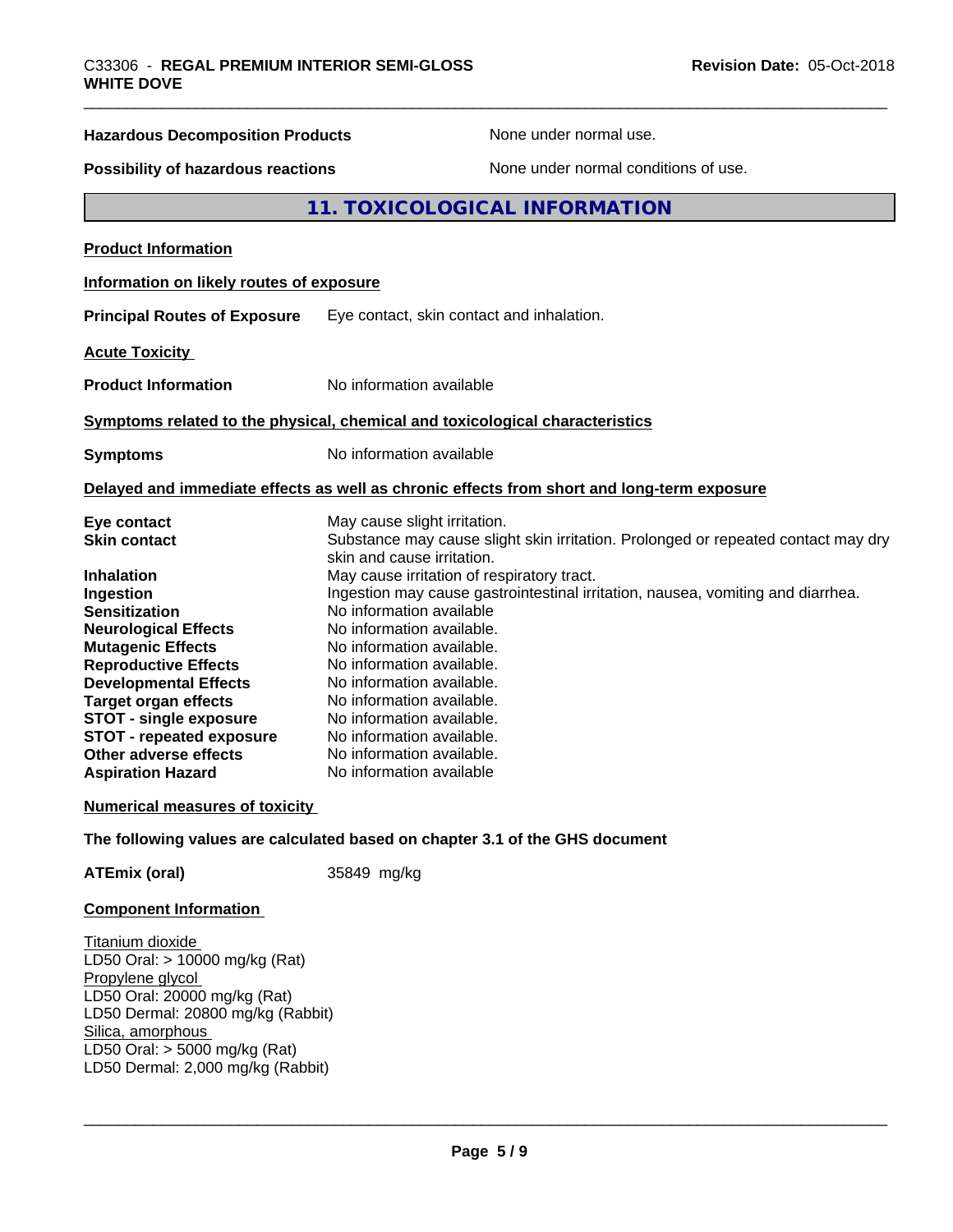#### LC50 Inhalation (Dust): > 2 mg/L

#### **Carcinogenicity**

*The information below indicateswhether each agency has listed any ingredient as a carcinogen:.*

| Chemical<br>`name      | <b>IARC</b>                  | <b>NTP</b> | <b>OSHA</b> |
|------------------------|------------------------------|------------|-------------|
|                        | .<br>2B<br>Human<br>Possible |            | Listed      |
| n dioxide<br>l itanıum | Carcinoɑen                   |            |             |

• Although IARC has classified titanium dioxide as possibly carcinogenic to humans (2B), their summary concludes: "No significant exposure to titanium dioxide is thought to occur during the use of products in which titanium dioxide is bound to other materials, such as paint."

#### **Legend**

IARC - International Agency for Research on Cancer NTP - National Toxicity Program OSHA - Occupational Safety & Health Administration

**12. ECOLOGICAL INFORMATION**

#### **Ecotoxicity Effects**

The environmental impact of this product has not been fully investigated.

#### **Product Information**

#### **Acute Toxicity to Fish**

No information available

#### **Acute Toxicity to Aquatic Invertebrates**

No information available

#### **Acute Toxicity to Aquatic Plants**

No information available

#### **Persistence / Degradability**

No information available.

#### **Bioaccumulation**

No information available.

#### **Mobility in Environmental Media**

No information available.

#### **Ozone**

No information available

#### **Component Information**

#### **Acute Toxicity to Fish**

Titanium dioxide  $LC50: > 1000$  mg/L (Fathead Minnow - 96 hr.) Propylene glycol \_\_\_\_\_\_\_\_\_\_\_\_\_\_\_\_\_\_\_\_\_\_\_\_\_\_\_\_\_\_\_\_\_\_\_\_\_\_\_\_\_\_\_\_\_\_\_\_\_\_\_\_\_\_\_\_\_\_\_\_\_\_\_\_\_\_\_\_\_\_\_\_\_\_\_\_\_\_\_\_\_\_\_\_\_\_\_\_\_\_\_\_\_ LC50: 710 mg/L (Fathead Minnow - 96 hr.)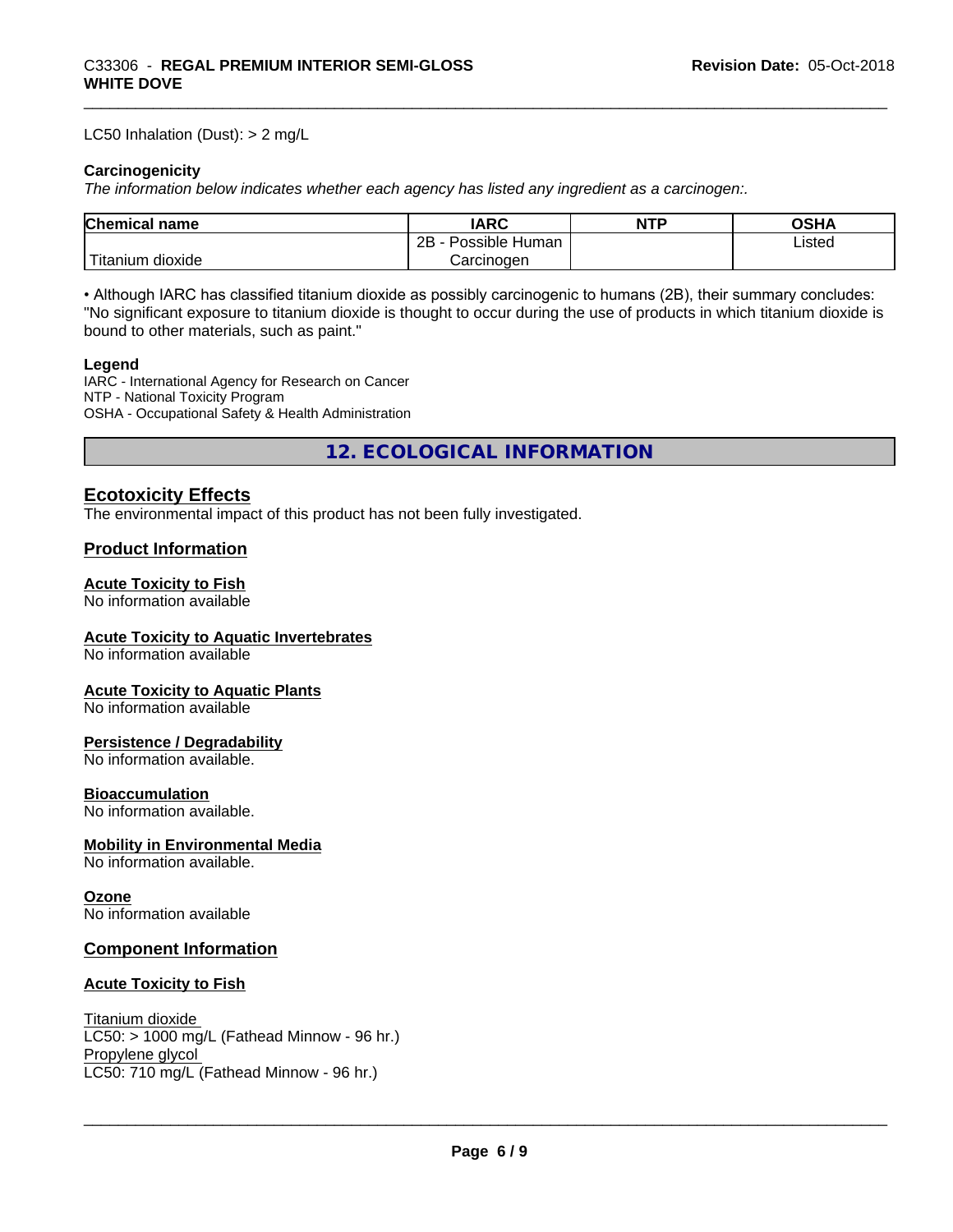#### **Acute Toxicity to Aquatic Invertebrates**

Propylene glycol EC50: > 10000 mg/L (Daphnia magna - 24 hr.)

#### **Acute Toxicity to Aquatic Plants**

No information available

|                              | 13. DISPOSAL CONSIDERATIONS                                                                                                                                                                                               |
|------------------------------|---------------------------------------------------------------------------------------------------------------------------------------------------------------------------------------------------------------------------|
| <b>Waste Disposal Method</b> | Dispose of in accordance with federal, state, and local regulations. Local<br>requirements may vary, consult your sanitation department or state-designated<br>environmental protection agency for more disposal options. |
|                              | 14. TRANSPORT INFORMATION                                                                                                                                                                                                 |
| <b>DOT</b>                   | Not regulated                                                                                                                                                                                                             |
| <b>ICAO / IATA</b>           | Not regulated                                                                                                                                                                                                             |
| <b>IMDG/IMO</b>              | Not regulated                                                                                                                                                                                                             |
|                              | <b>15. REGULATORY INFORMATION</b>                                                                                                                                                                                         |
|                              |                                                                                                                                                                                                                           |

### **International Inventories**

| <b>TSCA: United States</b> | Yes - All components are listed or exempt. |
|----------------------------|--------------------------------------------|
| <b>DSL: Canada</b>         | Yes - All components are listed or exempt. |

# **Federal Regulations**

#### **SARA 311/312 hazardous categorization**

| Acute health hazard               | Nο |
|-----------------------------------|----|
| Chronic Health Hazard             | Nο |
| Fire hazard                       | N٥ |
| Sudden release of pressure hazard | Nο |
| Reactive Hazard                   | Nο |

#### **SARA 313**

Section 313 of Title III of the Superfund Amendments and Reauthorization Act of 1986 (SARA). This product contains a chemical or chemicals which are subject to the reporting requirements of the Act and Title 40 of the Code of Federal Regulations, Part 372:

*None*

#### **Clean Air Act,Section 112 Hazardous Air Pollutants (HAPs) (see 40 CFR 61)**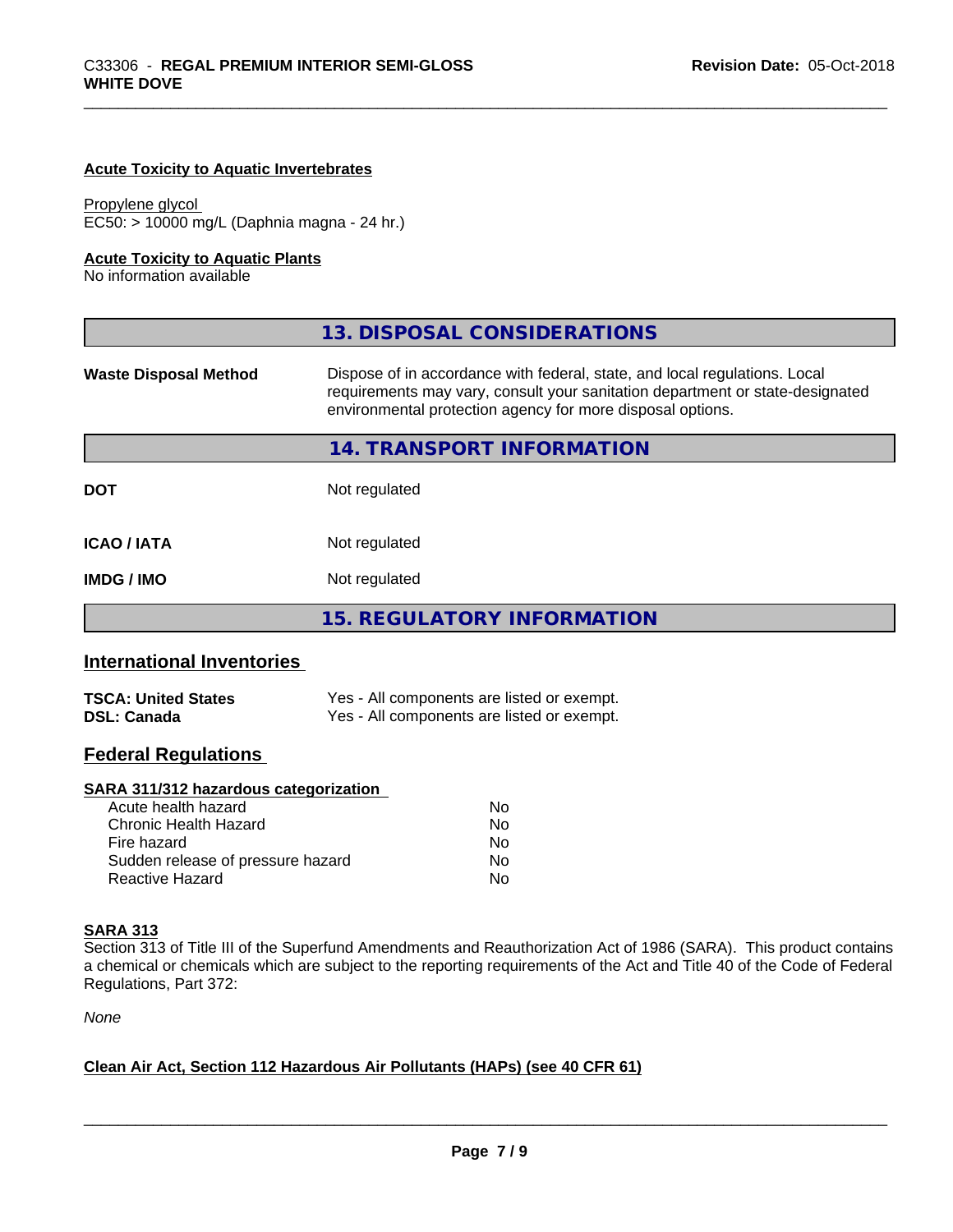This product contains the following HAPs:

*None*

## **US State Regulations**

#### **California Proposition 65**

**AN** WARNING: Cancer and Reproductive Harm– www.P65warnings.ca.gov

#### **State Right-to-Know**

| <b>Chemical name</b> | <b>Massachusetts</b> | <b>New Jersey</b> | Pennsylvania |
|----------------------|----------------------|-------------------|--------------|
| Titanium dioxide     |                      |                   |              |
| Propylene glycol     |                      |                   |              |
| Silica, amorphous    |                      |                   |              |

#### **Legend**

X - Listed

# **16. OTHER INFORMATION**

**HMIS** - **Health:** 1 **Flammability:** 0 **Reactivity:** 0 **PPE:** -

#### **HMIS Legend**

- 0 Minimal Hazard
- 1 Slight Hazard
- 2 Moderate Hazard
- 3 Serious Hazard
- 4 Severe Hazard
- \* Chronic Hazard
- X Consult your supervisor or S.O.P. for "Special" handling instructions.

*Note: The PPE rating has intentionally been left blank. Choose appropriate PPE that will protect employees from the hazards the material will present under the actual normal conditions of use.*

*Caution: HMISÒ ratings are based on a 0-4 rating scale, with 0 representing minimal hazards or risks, and 4 representing significant hazards or risks. Although HMISÒ ratings are not required on MSDSs under 29 CFR 1910.1200, the preparer, has chosen to provide them. HMISÒ ratings are to be used only in conjunction with a fully implemented HMISÒ program by workers who have received appropriate HMISÒ training. HMISÒ is a registered trade and service mark of the NPCA. HMISÒ materials may be purchased exclusively from J. J. Keller (800) 327-6868.*

 **WARNING!** If you scrape, sand, or remove old paint, you may release lead dust. LEAD IS TOXIC. EXPOSURE TO LEAD DUST CAN CAUSE SERIOUS ILLNESS, SUCH AS BRAIN DAMAGE, ESPECIALLY IN CHILDREN. PREGNANT WOMEN SHOULD ALSO AVOID EXPOSURE.Wear a NIOSH approved respirator to control lead exposure. Clean up carefully with a HEPA vacuum and a wet mop. Before you start, find out how to protect yourself and your family by contacting the National Lead Information Hotline at 1-800-424-LEAD or log on to www.epa.gov/lead.

**Prepared By** Product Stewardship Department Benjamin Moore & Co. 101 Paragon Drive